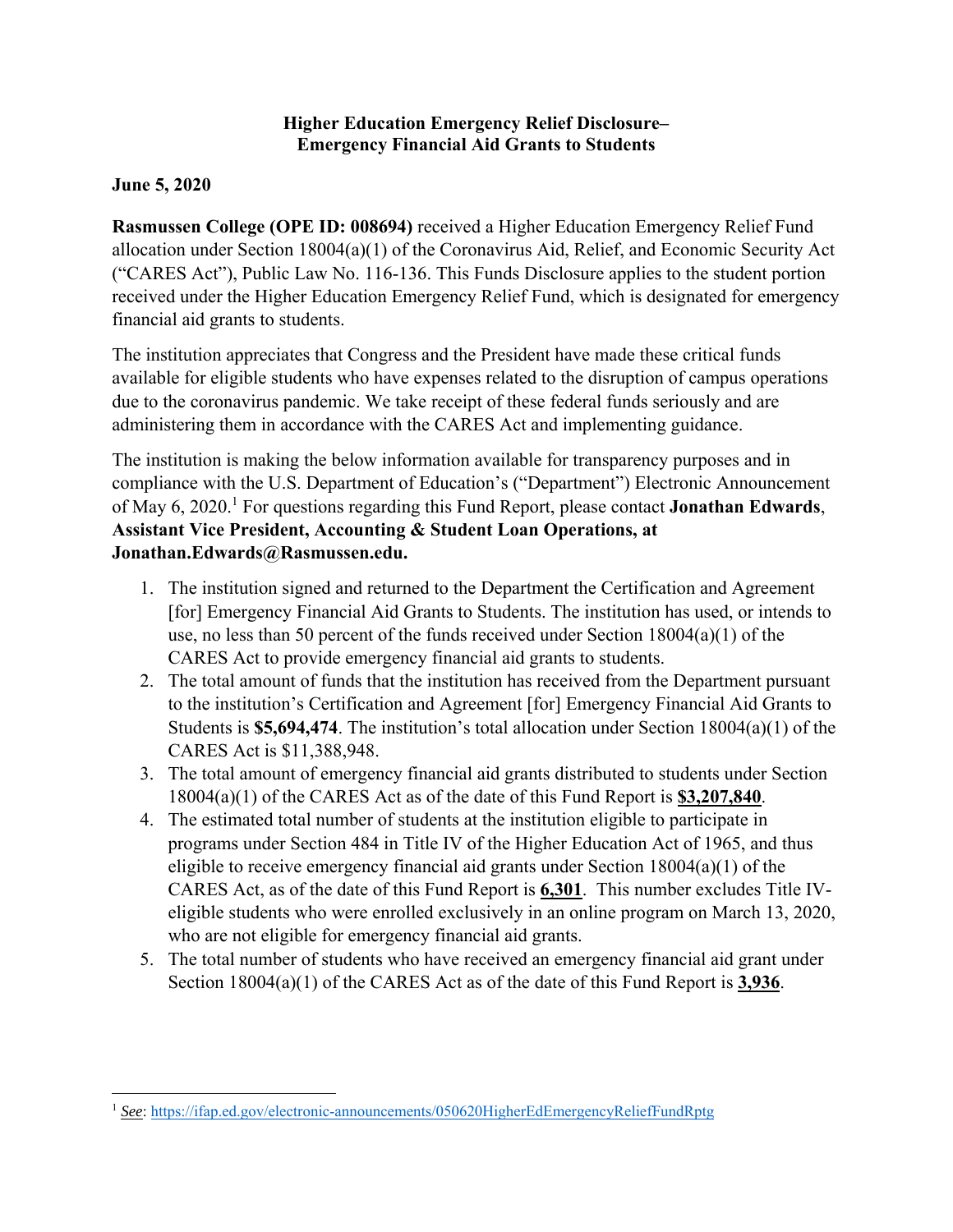- 6. The methods used by the institution to determine which students receive emergency financial aid grants and how much they would receive under Section 18004(a)(1) of the CARES Act are provided:
	- In order to be eligible for emergency financial aid grants, students must satisfy each of the following eligibility categories: (1) Eligible Program, (2) Eligible Enrollment Status, (3) Title IV Eligibility, and (4) Eligible Expenses. The U.S. Department has determined that students enrolled in fully online (non-residential) programs are ineligible for emergency financial grants. An eligible enrollment status includes an active status as of March 13, 2020 or during April 2020, although certain withdrawn students and students on leave may also be eligible. In order to show they are eligible or could be eligible to participate in Title IV federal financial aid programs, students must complete a Free Application for Federal Student Aid (FAFSA) and satisfy additional criteria. Students must have eligible expenses related to the disruption of campus operations due to coronavirus.
	- Students must attest to having eligible expenses by completing and submitting a student attestation form. Only students that meet the first three eligibility criteria will receive the student attestation form. Students meeting all eligibility requirements are expected to receive an emergency financial aid grant of \$815 (subject to change). Rasmussen College reserves the right to change these criteria.
	- See *About the CARES Act and its Higher Education Emergency Relief Fund (HEERF)*, available at https://www.rasmussen.edu/coronavirus/, for additional information.
- 7. Copies of instructions, directions, or guidance provided by the institution to students concerning the emergency financial aid grants are provided at **Attachment A**.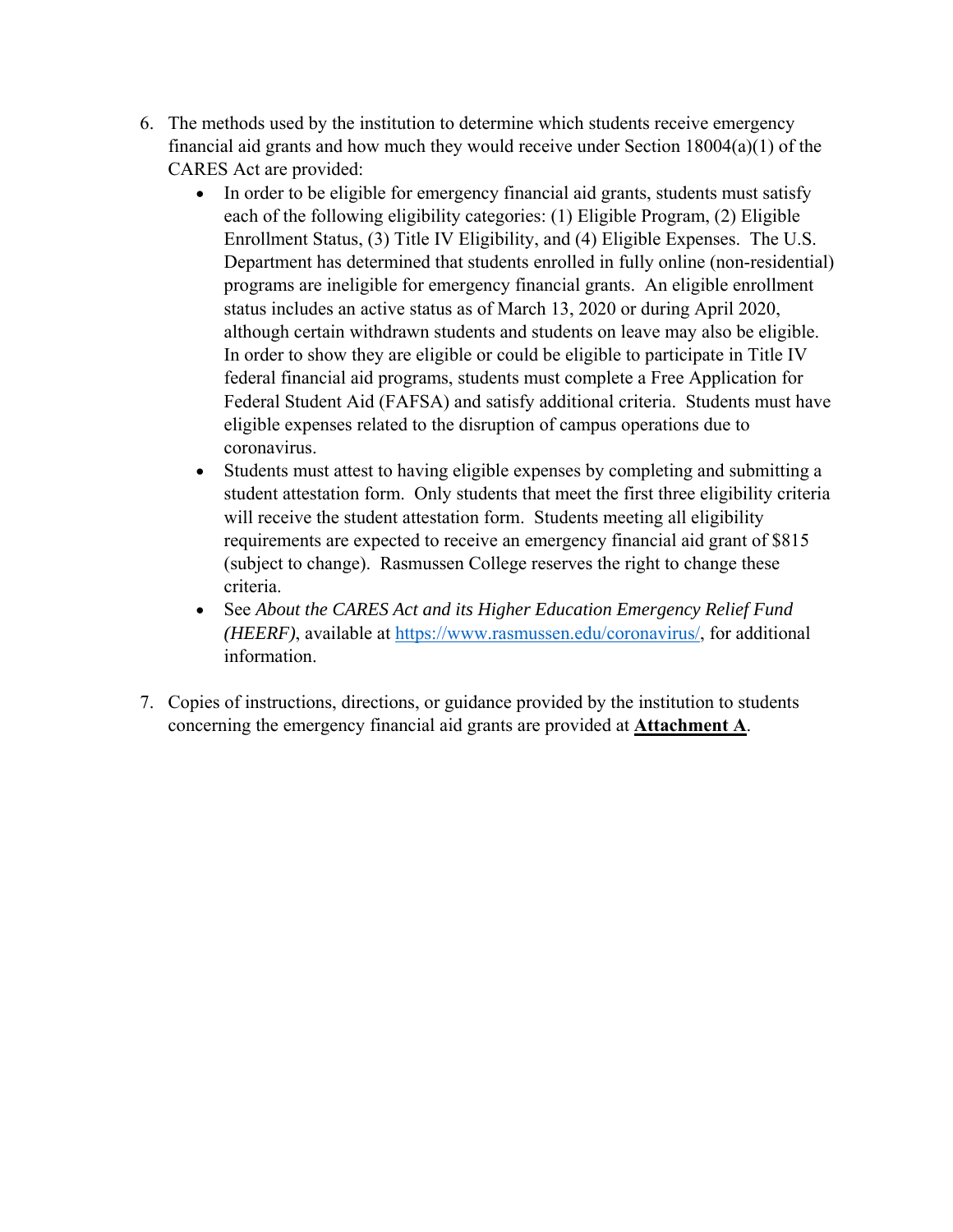## **Attachment A**

# **Emergency Financial Aid Grant for Students Student Email #1**

Date: May 21, 2020 Subject: Rasmussen College: Emergency Financial Aid Grants for Students

#### Dear [student name],

As a result of the Coronavirus Aid, Relief, and Economic Security (CARES) Act signed into law on Friday, March 27, 2020, funding has been made available to institutions for Emergency Financial Aid Grants to **eligible students enrolled in a residential program** (also referred to as "in‐person," as defined, below) for certain allowable expenses such as food, housing, course materials, technology, health care, and child care related to educational disruptions due to COVID‐19.

According to the CARES Act and the guidance provided by the U.S. Department of Education for its implementation, these grants are specifically intended for students who were enrolled in programs with residential course delivery that was disrupted due to the coronavirus pandemic. Based on this guidance from the Department, students enrolled in a fully online program are not eligible to receive emergency financial aid grants. Rasmussen College will be providing emergency financial aid grants to students according to the following conditions:

To be eligible to receive these funds, you must

- 1. be eligible to receive Federal Title IV financial aid funds and verify your eligibility by filing a 2019‐ 20 Free Application for Federal Student Aid (FAFSA) and submitting all documents requested by Rasmussen College by June 10 to complete your aid application (if you are currently receiving federal financial aid, including grants or loans, you have already met this requirement); and
- 2. a) have been actively enrolled since March 13, 2020, in a residential<sup>1</sup> program, or
	- b) started with the College on April 6, 2020, in a residential<sup>1</sup> program and currently are actively enrolled, or
	- c) have been on an approved leave due to the pandemic (i.e., medical leave, short‐term leave return, extended quarter break stop-out) from a residential<sup>1</sup> program that transitioned to fully online delivery for the Spring 2020 quarter due to the pandemic; and
- 3. have incurred expenses related to the disruption of campus operations due to coronavirus, including eligible expenses under your cost of attendance, such as food, housing, course materials, technology, health care, and child care; and
- 4. complete and electronically submit the CARES ACT EMERGENCY FINANCIAL AID GRANT STUDENT ATTESTATION FORM. A link to this form will be emailed to you once your eligibility has been confirmed by the College, based on the above criteria being met.

Only students who meet the above eligibility criteria will receive an email with additional information regarding the emergency financial aid grant. Any emergency financial aid grant funds that you may receive may only be used to pay the costs of attendance (food, housing, course materials, technology, health care, and child care) as described above. Submission of the Attestation Form does not guarantee receipt of a grant or any specific amount of funds. If you have any questions, please click here **(link out to FAQ page)** for a detailed FAQ.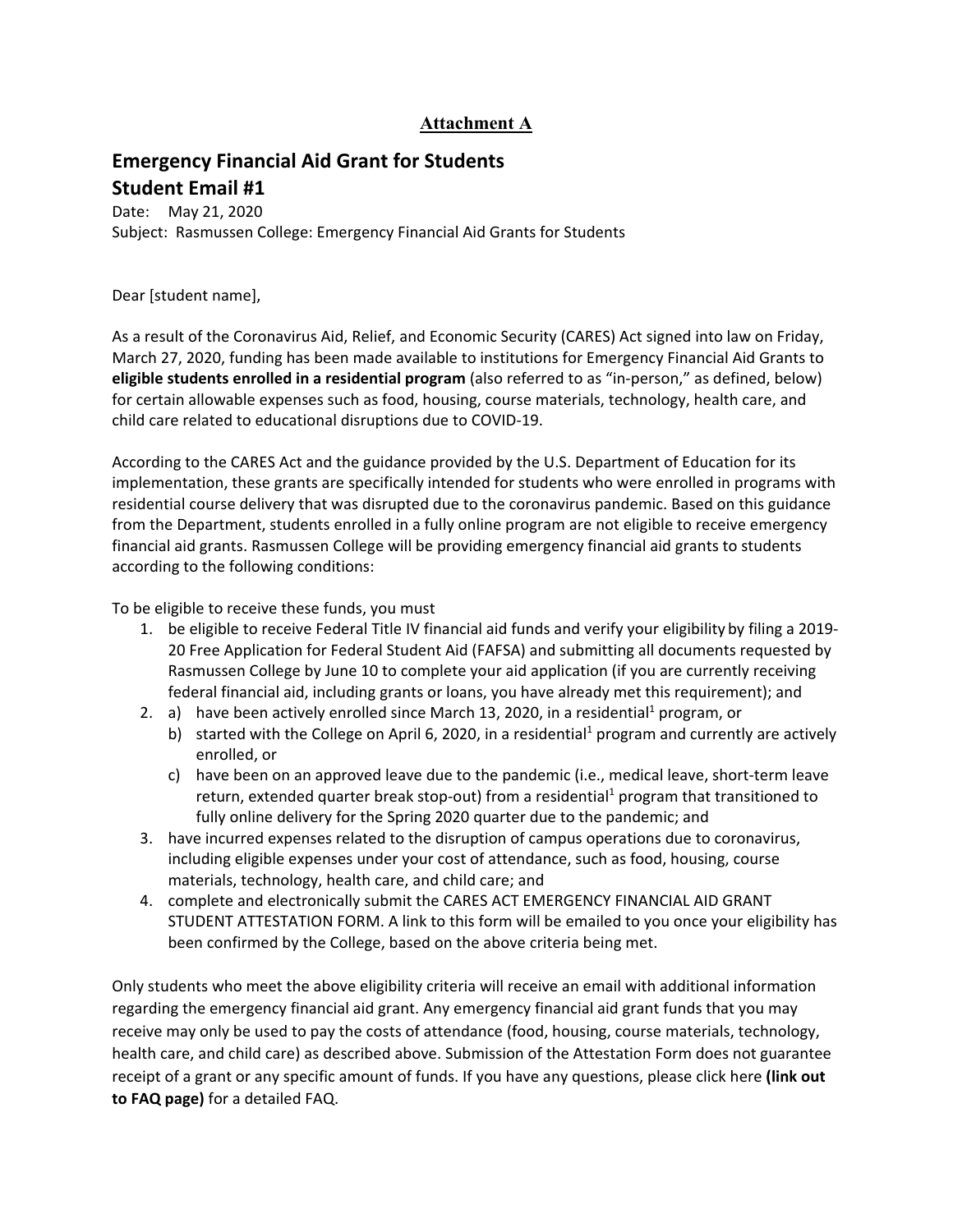With warm regards,

drenda loyum oeen

Dr. Trenda Boyum‐Breen | President

alu M Lya

Ann Leja | Chief Academic Officer

1 Residential Programs are identified as programs offered at a physical campus location which require a lab or clinical/externship/practicum component to be delivered in person at a time when there are no disruptions to campus operations. Rasmussen's residential programs are: Health Sciences Associate of Applied Science ‐ Medical Assisting, Healthcare Associate of Applied Science ‐ Medical Assisting, Healthcare Associate of Science ‐ Medical Assisting, Medical Assisting Diploma, Law Enforcement Associate of Applied Science, Law Enforcement Skills Certificate, Medical Laboratory Technician Associate of Applied Science, Nursing Bachelor of Science (excludes RN to BSN), Physical Therapist Assistant Associate of Applied Science, Physical Therapist Assistant Associate of Science, Practical Nursing Diploma, Professional Nursing Associate of Applied Science, Professional Nursing Associate of Science, Radiologic Technology Associate of Applied Science, Radiologic Technology Associate of Science, Surgical Technologist Associate of Applied Science, and Surgical Technologist Associate of Science.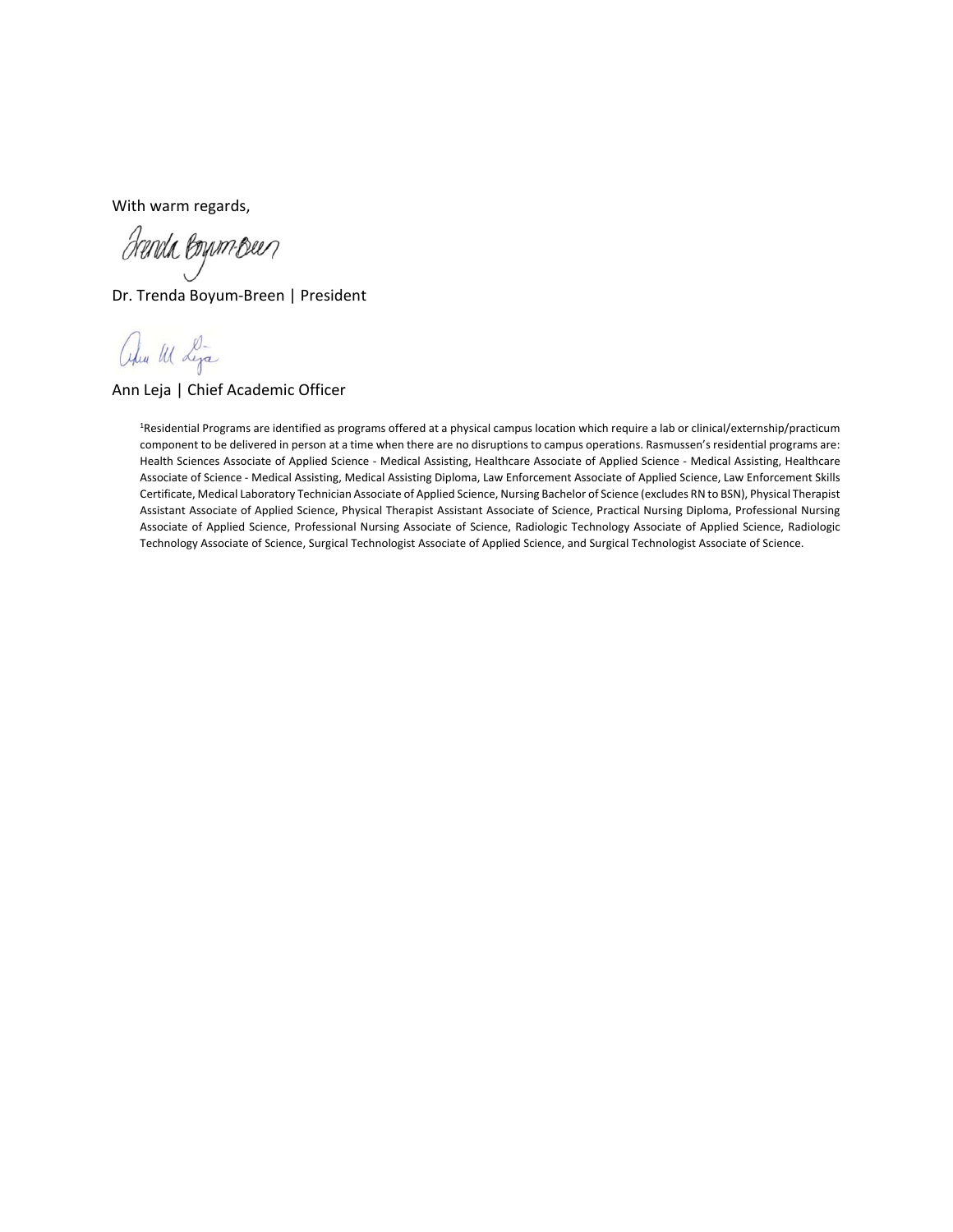# **Emergency Financial Aid Grant for Students Student Email #2**

Date: May 22, 2020

Subject: Rasmussen College: Emergency Financial Aid Grants for Students‐ACTION REQUIRED

#### Dear [student name],

As a result of the Coronavirus Aid, Relief, and Economic Security (CARES) Act signed into law on Friday, March 27, 2020, funding has been made available to institutions for Emergency Financial Aid Grants to eligible students enrolled in a residential program for certain allowable expenses such as food, housing, course materials, technology, health care, and child care related to educational disruptions due to the coronavirus. Students enrolled in a fully online program are not eligible to receive emergency financial aid grants. Rasmussen College will be providing emergency financial aid grants to students according to the following conditions.

To be eligible to receive these funds, you must

- 1. have incurred expenses related to the disruption of campus operations due to coronavirus, including eligible expenses under your cost of attendance, such as food, housing, course materials, technology, health care, and child care; and
- 2. complete and electronically submit the CARES ACT EMERGENCY FINANCIAL AID GRANT STUDENT ATTESTATION FORM by clicking the link **NO LATER THAN June 20, 2020**. [link to the form]

Rasmussen College has determined that you have met the following additional requirements:

- a. eligible to receive Federal Title IV financial aid; and
- b. actively enrolled since March 13, 2020 in a residential<sup>1</sup> program or started with the College on April 6, 2020 in a residential<sup>1</sup> program and currently are actively enrolled or on an approved leave due to the pandemic (i.e. medical leave, short‐term leave return, extended quarter break stop-out) from a residential<sup>1</sup> program that transitioned to fully online delivery for the Spring 2020 quarter due to the pandemic.

The grant amount at this time is \$815 per student (subject to change based on availability of funds) and is currently limited to one grant per student. Grant funds will be disbursed following receipt of the Attestation Form, likely within 10 business days. Rasmussen College partners with BankMobile to disburse financial aid and other school refunds to students. Additional information is available in your Student Portal, Resources>Business Office>BankMobile and FAQ. If you have not previously made a selection with BankMobile, a paper check will be delivered.

Any emergency financial aid grant funds that you receive may only be used to pay the costs of attendance (such as food, housing, course materials, technology, health care and child care) as described above. If you did not incur relevant expenses or do not need the funds being offered please do not submit the Attestation Form. If you do not incur sufficient expenses related to the disruption of campus operations due to coronavirus, promptly return any unused funds by mailing a check to Rasmussen College Business Office, 1415 West 22<sup>nd</sup> Street, Suite 400, Oak Brook, IL 60523.

Submission of the Attestation Form does not guarantee receipt of a grant or any specific amount of funds. Your eligibility may be voided if you are found to have misrepresented your circumstances by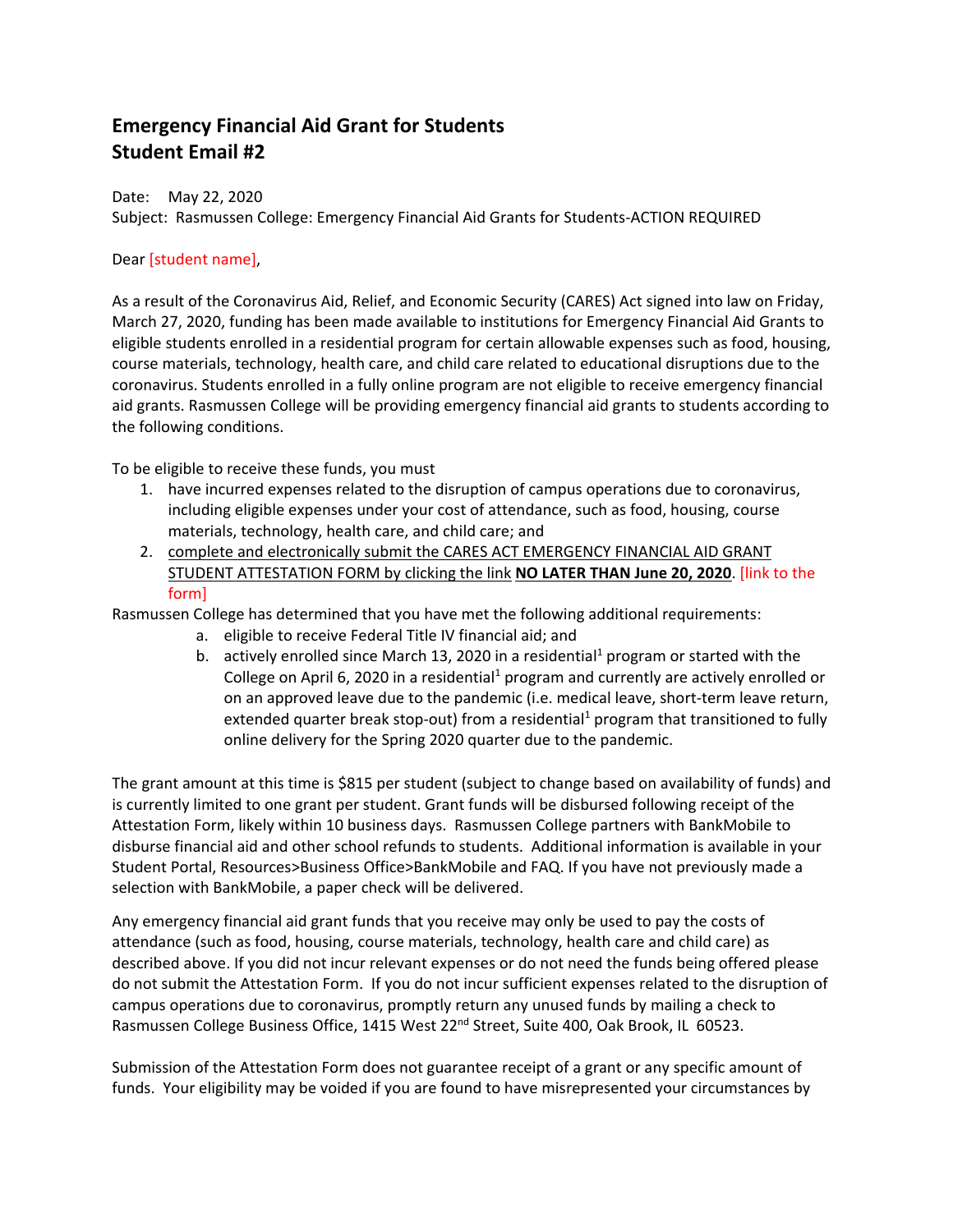signing and submitting the Attestation Form or you no longer meet the additional requirements in items a. and b. above.

With warm regards,

Terrin Delano

Kevin Delano Chief Financial Officer

1 Residential Programs are identified as programs offered at a physical campus location which require a lab or clinical/externship/practicum component to be delivered in person at a time when there are no disruptions to campus operations. Rasmussen's residential programs are: Health Sciences Associate of Applied Science ‐ Medical Assisting, Healthcare Associate of Applied Science ‐ Medical Assisting, Healthcare Associate of Science ‐ Medical Assisting, Medical Assisting Diploma, Law Enforcement Associate of Applied Science, Law Enforcement Skills Certificate, Medical Laboratory Technician Associate of Applied Science, Nursing Bachelor of Science (excludes RN to BSN), Physical Therapist Assistant Associate of Applied Science, Physical Therapist Assistant Associate of Science, Practical Nursing Diploma, Professional Nursing Associate of Applied Science, Professional Nursing Associate of Science, Radiologic Technology Associate of Applied Science, Radiologic Technology Associate of Science, Surgical Technologist Associate of Applied Science, and Surgical Technologist Associate of Science.